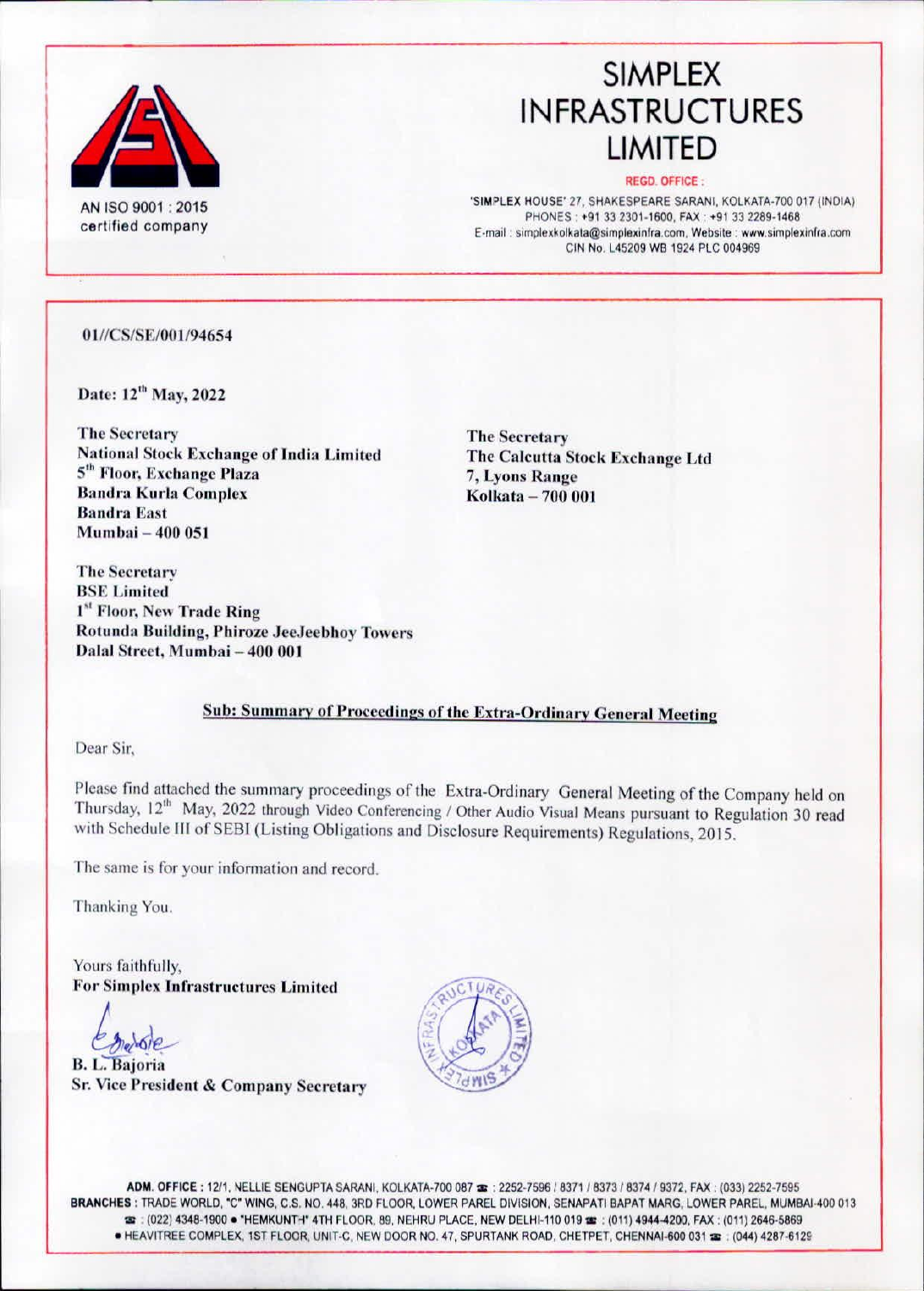

# SIMPLEX **INFRASTRUCTURES** LIMITED

#### REGO OfFICE

'SIMPLEX HOUSE' 27, SHAKESPEARE SARANI, KOLKATA-700 017 (INDIA) PHONES: +91 33 2301-1600, FAX: +91 33 2289-1468 E-mail: simplexkolkata@simplexinfra.com, Website: www.simplexinfra.com CIN No. L45209 WB 1924 PLC 004969

 $\mathbb{E}(\mathbb{C}^{k_{\mathrm{max}}})$ 

 $\ddot{\circ}$ 

### Summary of the Proceedings of the Extra-Ordinary General Meeting of Simplex Infrastructures Limited

The Extra-Ordinary General Meeting ('EGM') of the Members of Simplex Infrastructures Limited ('the Company') was held on Thursday,  $12<sup>th</sup>$  May, 2022 at 3.00 P.M. through Video Conferencing ("VC")/ Other Audio Visual Means (OAVM). The meeting was held in compliance with the General Circulars issued by the Ministry of Corporate Affairs and other applicable Circulars issued by the Securities and Exchange Board of India and as per the applicable provisions of Ihe Companies Act. 2013 and the Rules made thereunder. The meeting commenced at  $3:00$  p.m. (IST) and concluded at  $3:45$  p.m. (IST) (including the time allowed for e-voting).

44 Members have attended the EGM through VC. After ascertaining that the requisite quorum was present through VC and confirming attendance of all the Directors. Mr. Rajiv Mundhra, Executive Chairman of the Company, commenced the proceedings of the meeting and welcomed the Members and other attendees for the meeting. The Chairman informed the Members that the Company has provided the facility through NSDL to cast their votes by electronic means, i.e. through remote e-voting and e-voting at the EGM, on the resolution as set forth in the notice of the EGM. Thereafter. the Chairman mentioned that the Members who have joined the meeting through VC and who had not cast their votes through remote e-voting, were provided the option to vote through e-voting facility made available at the EGM, The Chairman mentioned that the requisite documents were available for inspection.

With the consent of the Members present, the notice convening the EGM dated 12<sup>th</sup> April 2022 including the addendum to the notice dated  $29<sup>th</sup>$  April 2022, circulated to the Members was taken as read. The Chairman then apprised the Members about the proposed transaction of equity infusion by Swan Constructions Private Limited *(Swan)* in the Company for approx. INR 420 Crores (subject to approval of resolution plan). Further, Members were also apprised that the Company together with Swan is working on finalization of resolution plan with the lenders of the Company under the regulatory framework for stressed asset resolution under the Reserve Bank of India Guidelines and once the resolution plan is implemented, the Company will allut 5.75.11.000 Equity Shares and 1.70,00.000 Warrants to SWAN at a price of Rs.56.61/- and also approx. 10% of the Equity to Lenders. He further informed that upon successful implementation of resolution plan and opportunities in the sector, the company is optimistic of turning around with good cash flow and a strong order book.  $r^2$ 

ADM. OFFICE: 12/1, NELLIE SENGUPTA SARANI. KOLKATA-700 087 **32**: ; 2252-7596 / 8371 / 8373 / 8374 / 9372. FAX: (033) 2252-7596. . ." BRANCHES: TRADE WORLD, "C" WING, C.S. NO. 448, 3RD FLOOR, LOWER PAREL DIVISION, SENAPATI BAPAT MARG, LOWER PAREL, MUMBAI-400 013 **E:** (022) 4348-1900 . "HEMKUNT-I" 4TH FLOOR, 89, NEHRU PLACE, NEW DELHI-110 019 :: (011) 4944-4200, FAX: (011) 2646-5869 · HEAVITREE COMPLEX, 1ST FLOOR, UNIT-C, NEW DOOR NO. 47, SPURTANK ROAD, CHETPET, CHENNAI-600 031 =: (044) 4287-6129